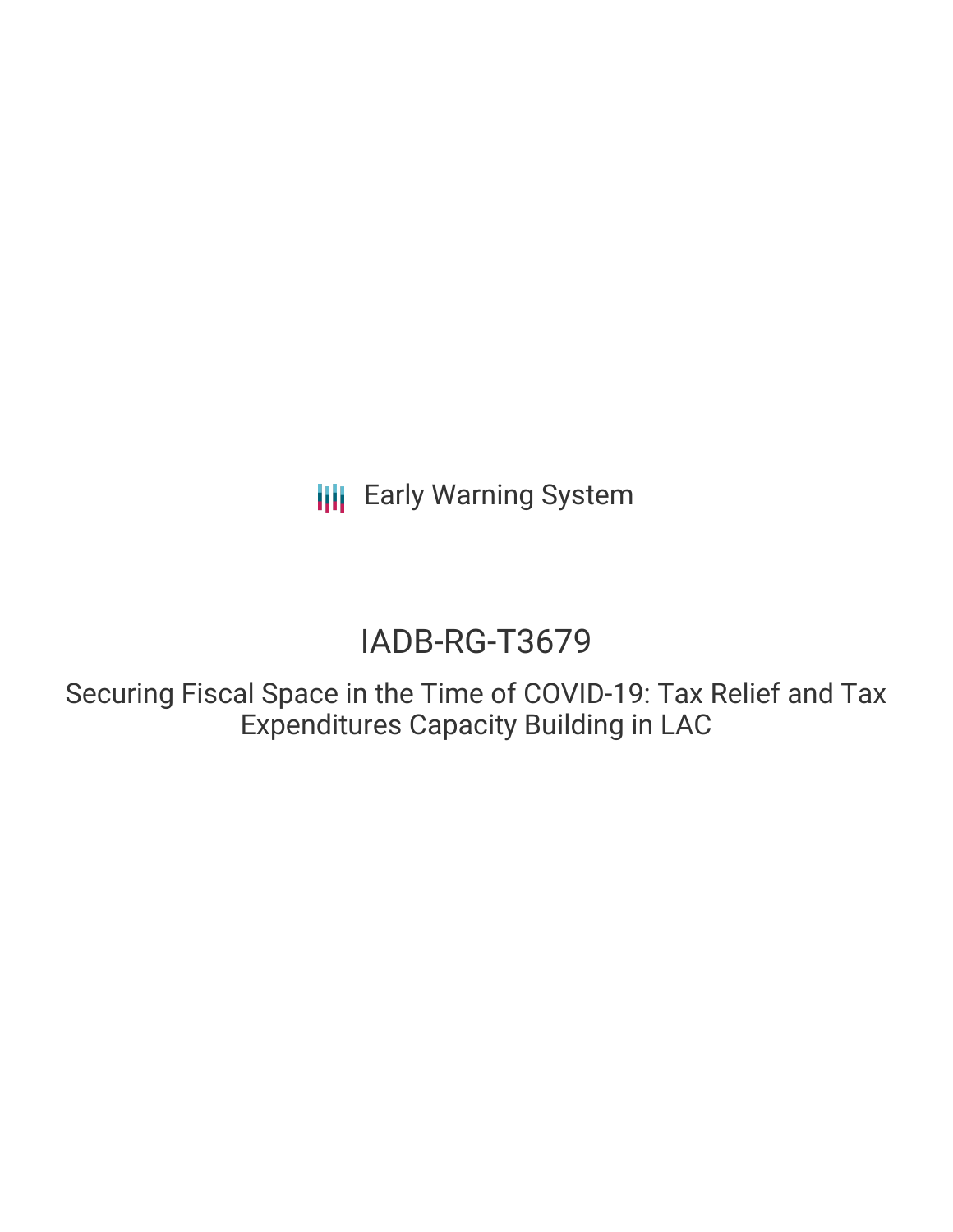

#### **Quick Facts**

| <b>Financial Institutions</b>  | Inter-American Development Bank (IADB)                          |
|--------------------------------|-----------------------------------------------------------------|
| <b>Status</b>                  | Proposed                                                        |
| <b>Bank Risk Rating</b>        |                                                                 |
| <b>Sectors</b>                 | Education and Health, Law and Government, Technical Cooperation |
| Investment Type(s)             | <b>Advisory Services</b>                                        |
| <b>Investment Amount (USD)</b> | $$0.35$ million                                                 |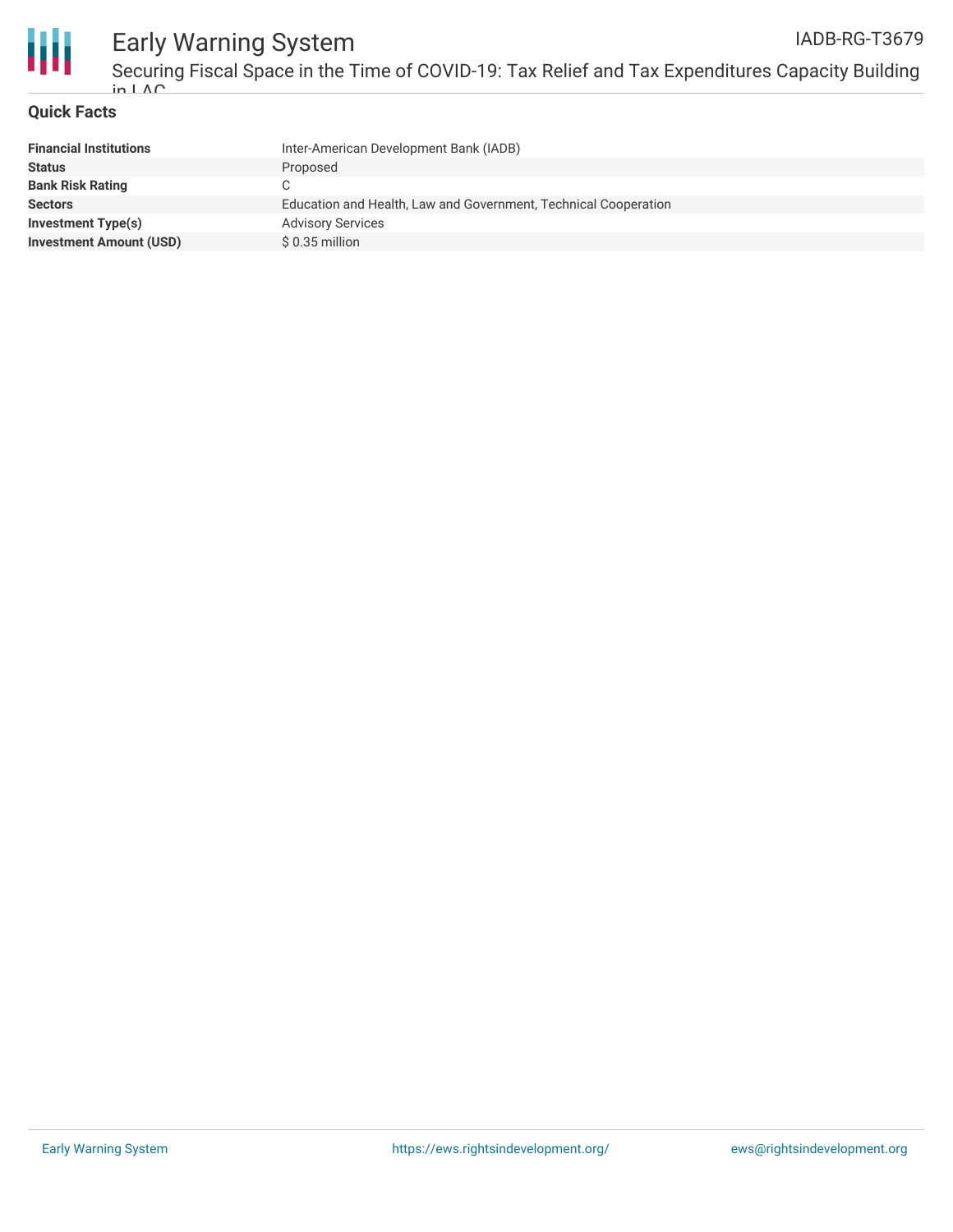

### **Project Description**

The objective of this technical cooperation (TC) is to support LAC governments by strengthening their institutional capacity to implement efficient tax policies in the face of growing fiscal constraints triggered by the Covid-19 pandemic. This TC is designed to support tax authorities in: (i) identifying tax relief and tax expenditures policy challenges in LAC countries; and (ii) seeking solutions to the shrinking fiscal space by helping them close the tax loopholes through sound tax policy advice, in a way that promotes fiscal transparency and sustainability in the region.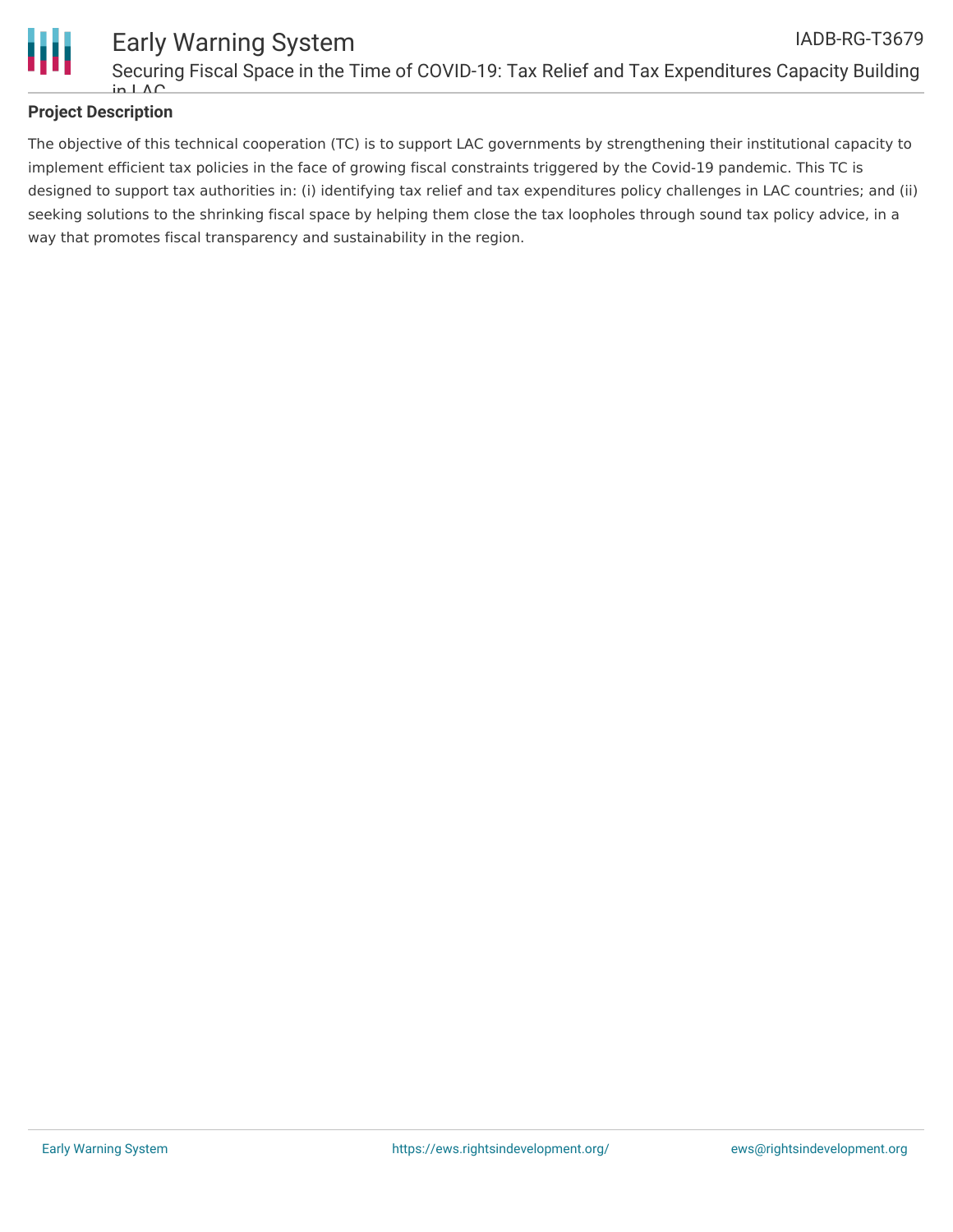

## Early Warning System

Securing Fiscal Space in the Time of COVID-19: Tax Relief and Tax Expenditures Capacity Building  $in I \wedge C$ IADB-RG-T3679

#### **Investment Description**

• Inter-American Development Bank (IADB)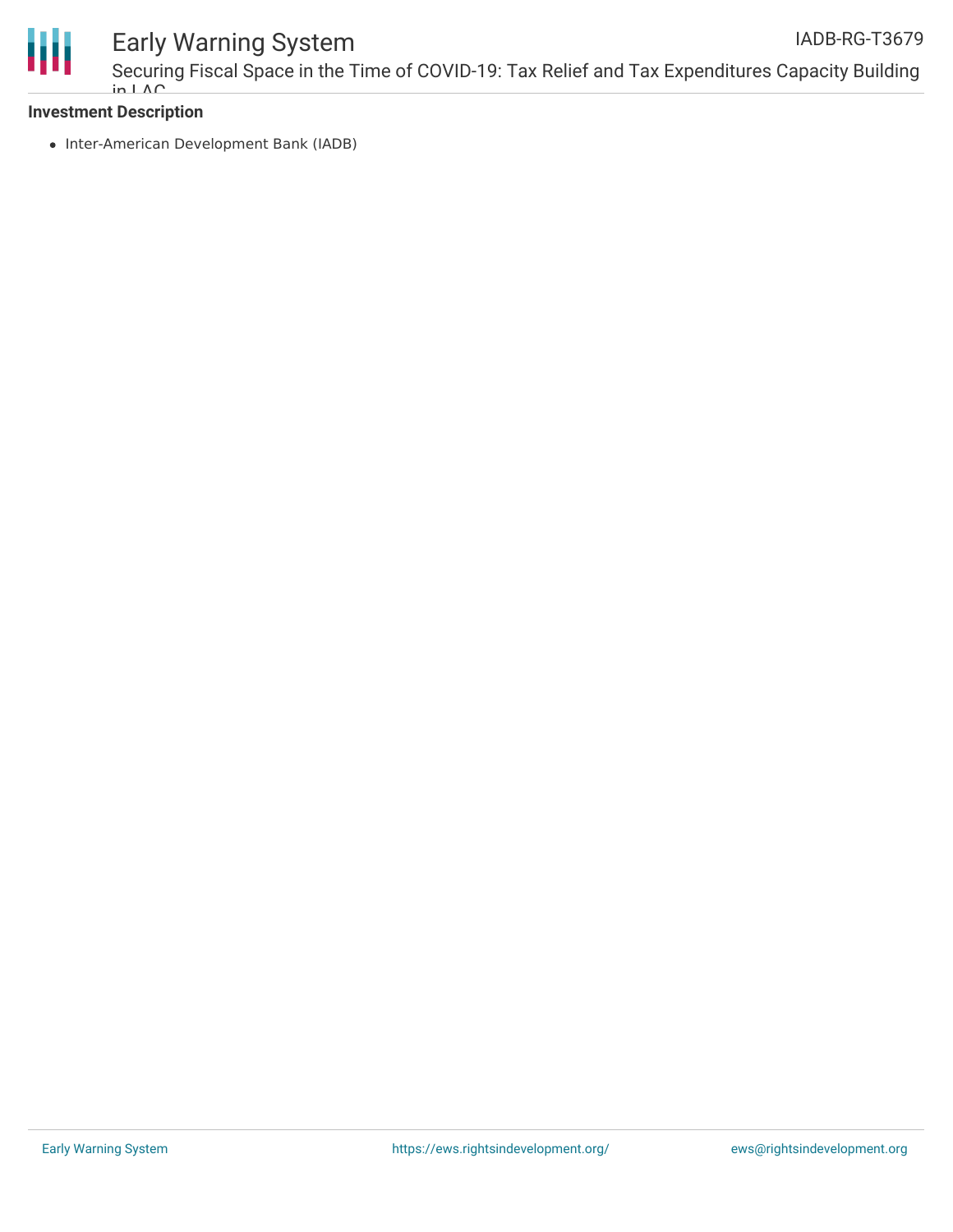

### **Contact Information**

No contact information provided at the time of disclosure.

#### **ACCOUNTABILITY MECHANISM OF IADB**

The Independent Consultation and Investigation Mechanism (MICI) is the independent complaint mechanism and fact-finding body for people who have been or are likely to be adversely affected by an Inter-American Development Bank (IDB) or Inter-American Investment Corporation (IIC)-funded project. If you submit a complaint to MICI, they may assist you in addressing the problems you raised through a dispute-resolution process with those implementing the project and/or through an investigation to assess whether the IDB or IIC is following its own policies for preventing or mitigating harm to people or the environment. You can submit a complaint by sending an email to MICI@iadb.org. You can learn more about the MICI and how to file a complaint at http://www.iadb.org/en/mici/mici,1752.html (in English) or http://www.iadb.org/es/mici/mici,1752.html (Spanish).